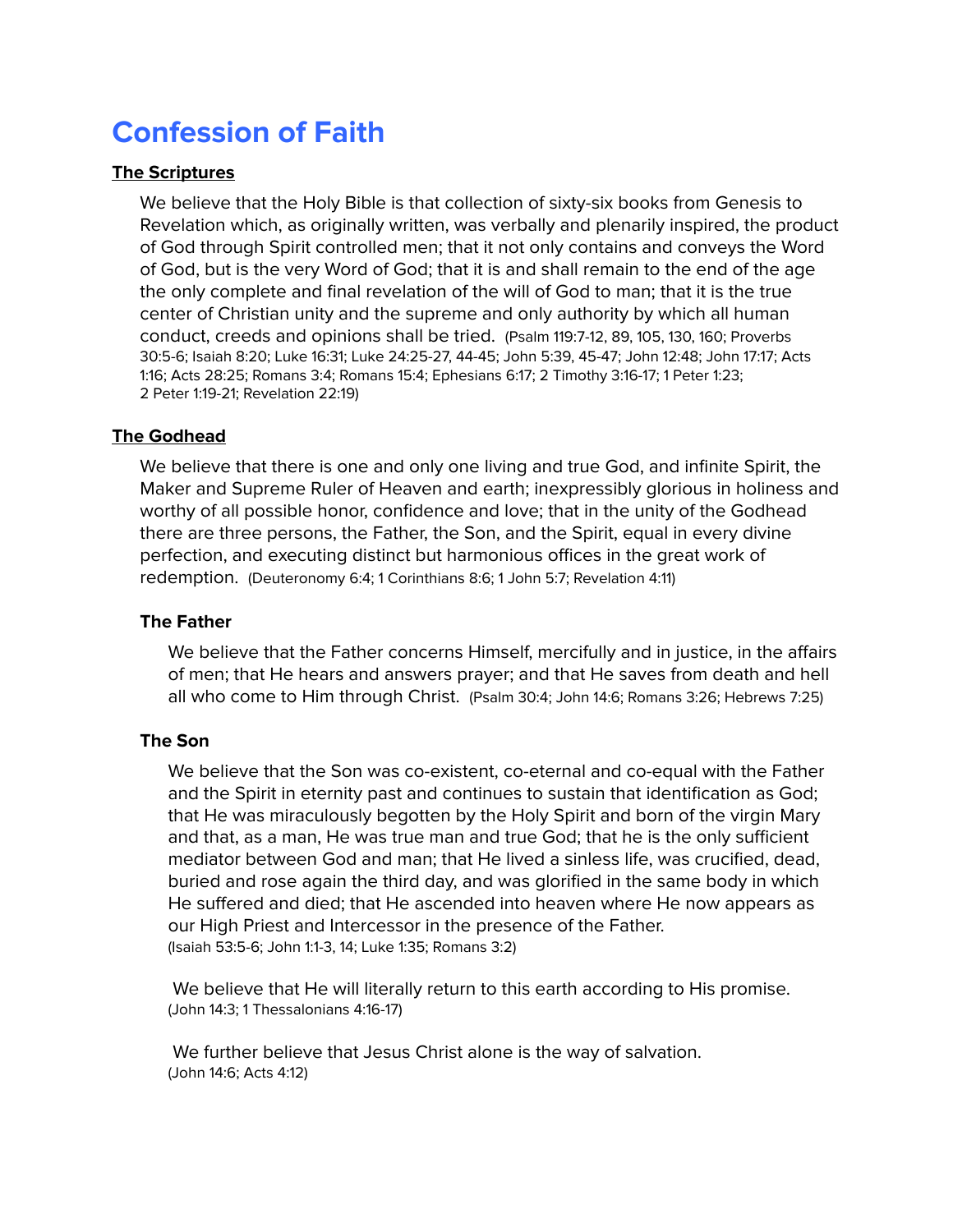## The Holy Spirit

We believe that the Holy Spirit is a divine person, equal with God the Father and God the Son and of the same nature; that He was active in the creation and the affairs of men in ages past. (Genesis 1:1-3; Genesis 6:3)

We believe that, in this age, certain well-defined ministries are committed to the Holy Spirit and that it is the duty of every Christian to understand them and to be adjusted to them in his own life and experience.

These ministries are: the restraining of evil in the world to the measure of the divine will; the convicting of the world respecting sin, righteousness and judgment; the regenerating of all who are saved, thereby sealing them unto the day of redemption; the baptizing into one body of Christ of all who are saved; and the continuing filling for power, teaching and service of those among the saved who are yielded to Him and who are subject to His will. (John 3:6; John 16:7-11; Romans 8:9; 1 Corinthians 12:13; Ephesians 4:30; Ephesians 5:18; 2 Thessalonians 2:7; 1 John 2:20-27; Titus 3:5)

We believe that some gifts of the Holy Spirit, such as speaking in tongues and miraculous healings, were temporary; that speaking in tongues was never the common or necessary sign of the baptism nor of the filling of the Spirit, and that the deliverance of the body from sickness awaits consummation of our salvation in the resurrection. (Acts 4:8, 31; Romans 8:23; 1 Corinthians 13:8)

# Angels and Satan

We believe that God created an innumerable company of angels, sinless spiritual beings; that one, Lucifer, "son of the morning", sinned through pride; that a great company of angels followed him in his moral fall, some of whom became demons and are active as Satan's agents and associates in the prosecution of his unholy purposes, while others who fell are "reserved in everlasting chains under darkness unto the judgment of the great day". (Isaiah 14:12-17; Ezekiel 28:11-19; 1 Timothy 3:6; 2 Peter 2:4; Jude 5, 6)

We believe in the reality and personality of Satan, the Devil; that he became the enemy of God through the fall; that he became the unholy "god of this age" and the ruler of all the powers of darkness and is destined to the judgment of an eternal justice in the lake of fire. (Matthew 4:1-11; 2 Corinthians 4:4; Revelation 20:10)

We believe that a great company of angels kept their first estate and are before the throne of God, from whence they are sent forth to be ministering spirits on behalf of those who shall be heirs of salvation. (Luke 15:10; Ephesians 1:21; Hebrews 1:14; Revelation 7:12)

# **Creation**

We believe the Biblical account of the creation of the physical universe, angels, and man; that this account is neither allegory nor myth, but a literal historical account of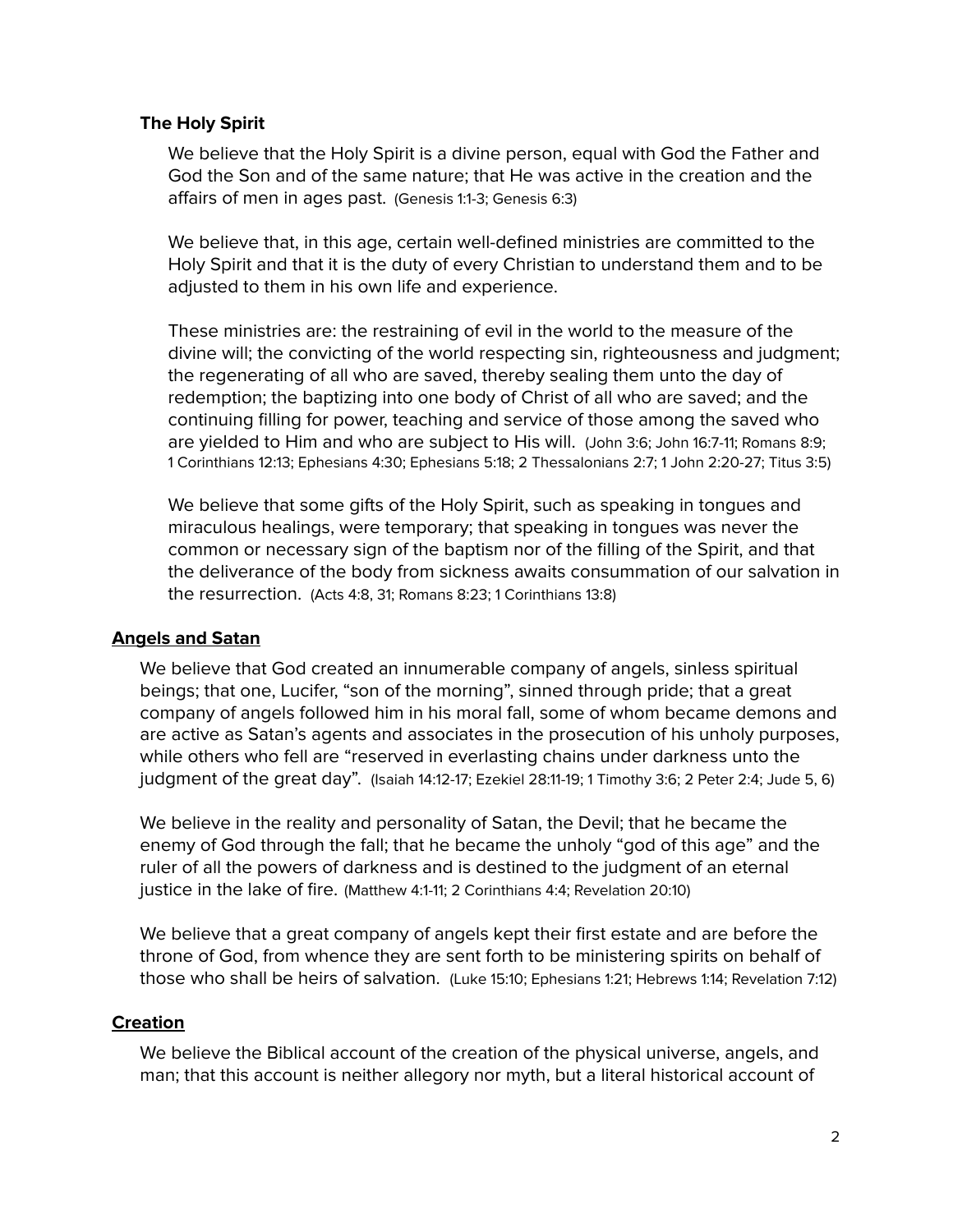the direct, immediate creative acts of God without any evolutionary process. (Genesis 1; Genesis 2; John 1:3; Colossians 1:16)

#### Man

We believe in the Genesis account of creation, and man was created directly in God's own image and after His own likeness; that man's creation was not by evolution or evolutionary change of species or development through interminable periods of time from lower to higher forms; that all animal and vegetable life was affected by special creation, and God's established law was that they bring forth only "after their kind".

We believe that man was created in innocence under the law of his maker, but by voluntary transgression fell from his sinless and happy state, in consequence of which all mankind are now sinful, and are sinners not by constraint but of choice; and therefore under just condemnation without defense or excuse; and that man in his natural state is in a condition of total depravity, by which we mean his nature is utterly incapable to receive the things of the Spirit of God apart from the regenerating grace of the Holy Spirit. (Genesis 1:1, 11, 24, 26-27; Genesis 2:21-23; Exodus 20:11; Nehemiah 9:6; Jeremiah 10:12; John 1:3; Acts 4:24; Acts 17:24; Romans 1:20; Colossians 1:16-17; Hebrews 11:3; Revelation 10:6)

#### **Salvation**

We believe that, owing to universal death through sin, no one can enter the kingdom of God unless born again, and that no degree of reformation, however great, no attainments in morality, however high, no culture, however attractive, no baptism or other ordinance, however administered, can help the sinner to take even one step toward heaven; but a new nature imparted from above, a new life implanted by the Holy Spirit through the Word, is absolutely essential to salvation and only those thus saved are the sons of God.

We believe also that our redemption has been accomplished solely by the blood of Christ, who was made to be sin and was made a curse for us, dying in our stead; and that no repentance, no feeling, no faith, no good resolution, no sincere efforts, no submission to the rules and regulations of any church can add in the very least degree to the value of the blood or to the merit of the finished work wrought for us by Christ. (Leviticus 17:11; Isaiah 64:6; Matthew 26:28; John 3:5, 18; Romans 5:6-9; 2 Corinthians 5:21; Galatians 3:13; Galatians 6:15; Ephesians 1:7; Ephesians 2:8-9; Philippians 3:4-9; Titus 3:5; James 1:18; 1 Peter 1:18, 19, 23)

#### Atonement

We believe that the salvation provided by the finished work of Christ was for all men. (2 Corinthians 5:19; 1 Timothy 2:6; Hebrews 2:9; 1 John 2:2; 1 John 4:14) However, not all men will be saved. Those who are saved are identified as "foreknown, predestinated, called, justified and glorified". (Romans 8:29-30)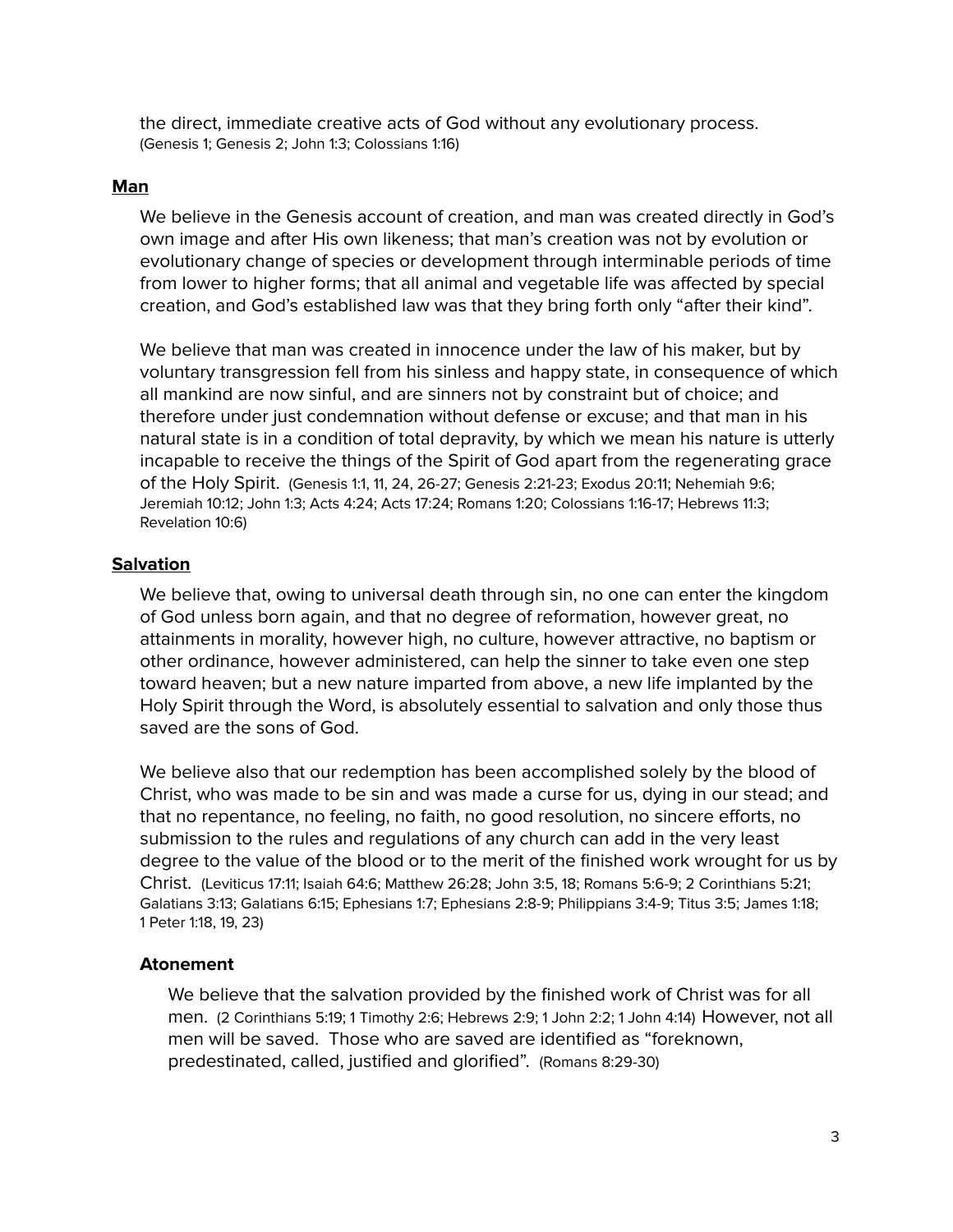#### **Justification**

We believe that justification is that judicial act of God where by He declares the believer righteous upon the basis of the imputed righteousness of Christ; that it is bestowed not in consideration of any works of righteousness which we have done, but solely by grace through faith in the Redeemer's shed blood. (Romans 3:24; Romans 4:5; Romans 5:1, 9; Galatians 2:16; Philippians 3:9)

## **Sanctification**

We believe that sanctification is the divine setting apart of the believer unto God, accomplished in a three-fold manner; first, an eternal act of God based upon redemption in Christ, establishing the believer in a position of holiness at the moment he trusts Christ as Savior; second, a continuing process in the believer as the Holy Spirit applies the Word of God to the life; third, the final accomplishment of this process at the Lord's return. (John 17:17; 1 Corinthians 1:20; 2 Corinthians 3:18; Ephesians 5:25-27; 1 Thessalonians 4:3; 1 Thessalonians 5:23-24; Hebrews 10:10-14; 1 John 3:2; Jude 24, 25; Revelation 22:11)

We believe that Christian living is the working out of our salvation (Philippians 2:12) and is the current on-going of the process of sanctification through the agency of the Holy Spirit.

#### **Security**

We believe that because of the eternal purpose of God toward the objects of His love, because of His freedom to exercise grace toward the meritless on the ground of the propitiatory blood of Christ, because of the very nature of the intercession and advocacy of Christ in heaven, because of the regenerating, abiding presence of the Holy Spirit in the hearts of all who are saved, we, and all true believers everywhere, once saved, shall be kept saved forever. Though, as a Father, God must and will chastise His own, nevertheless, having undertaken to save them forever, apart from all human merit, He will in the end present every one of them faultless before the presence of His glory and conformed to the image of His Son. (John 5:24; John 10:28-29; John 13:1; John 14:16-17; John 17:11; Romans 8:29; 1 Corinthians 6:19; Hebrews 7:25; 1 John 2:1-2; 1 John 5:13; Jude 24)

## The Church

#### The Universal Body of Christ

We believe that the Church, as portrayed in the New Testament figures of the "Body" and the "Bride" of Christ, is composed of all born-again believers who are united by the Holy Spirit to the risen and ascended Son of God; that by the same Spirit we are all baptized into one body; and thus being members one of another are ever responsible to keep the unity of the Spirit in the bond of peace. (Acts 15:13-18; 1 Corinthians 12:12-13; Ephesians 1:22-23; Ephesians 3:1-6; Ephesians 4:11; Ephesians 5:23; Colossians 1:18)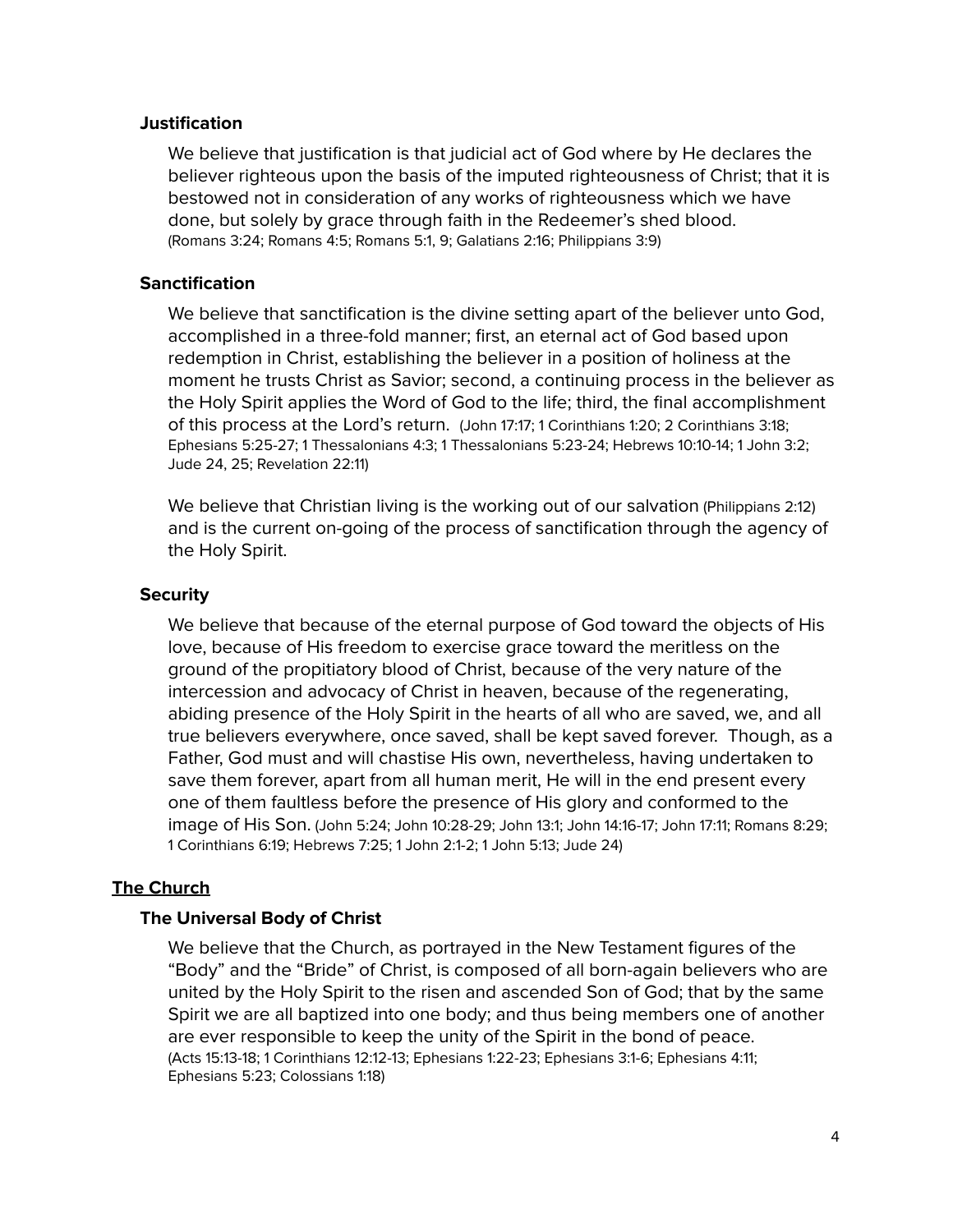## The Local Church

We believe that a local Church is a congregation of immersed believers associated by covenant of faith and fellowship of the Gospel; observing the ordinances of Christ, baptism and the Lord's Table; governed by His laws; exercising the gifts, rights, and privileges invested in them by His Word; that its officers were Pastors and Deacons, whose qualifications, claims and duties are clearly defined in the Scriptures.

We hold that the local Church has the absolute right of self-government, free from the interference of an hierarchy of individuals or organizations; and that it is scriptural for true churches to cooperate with each other in contending for the faith and in the furtherance of the Gospel; that each local Church is the sole judge of the measure and method of its cooperation; and, on all matters of membership, of policy, of government, of discipline, of benevolence, the will of the local Church is final. (Acts 2:41; Acts 20:17-28; 1 Corinthians 11:2; Ephesians 1:22-23; Ephesians 4:11; Ephesians 5:23-24; 1 Timothy 3:17)

## The Mission of the Local Church

In accordance with the Great Commission recorded in Matthew 28:19-20 and Acts 1:8, we believe that the mission of the Church is to proclaim the Gospel of Jesus Christ to all men, endeavoring to make the message clear and plain in order that the Holy Spirit can bring them to salvation. We further believe that the Church is to teach and train the saved person in order that he may produce fruit unto the edification of the church and the salvation of souls. (Acts 13; Ephesians 4:11-15)

## **Separation**

#### **Personal**

We believe that the born-again Christian, as he grows and matures in spiritual things, should seek to honor the Lord by separation from the habits and lifestyles of the world and from anything that would defile the body and spirit and bring dishonor to the Lord. (1 John 2:15-16; 2 Corinthians 6:13-17; 1 Thessalonians 5:22)

#### **Ecclesiastical**

We believe that it is mandatory for the Christian and the local Church to separate from those who no longer teach and preach the "whole counsel of God" and who deny the fundamental doctrines of the Word of God. These doctrines would at least include the following: 1) The absolute authority and inspiration of the Bible; 2) The virgin birth, sinless life, substitutionary death, bodily resurrection, the literal, imminent second coming of Christ; 3) The salvation by faith through grace apart from works; 4) or such as those outlined in this Confession of Faith.

Such separation would encompass organizations such as the World Council of Churches and the National Council of Churches. We further believe that we ought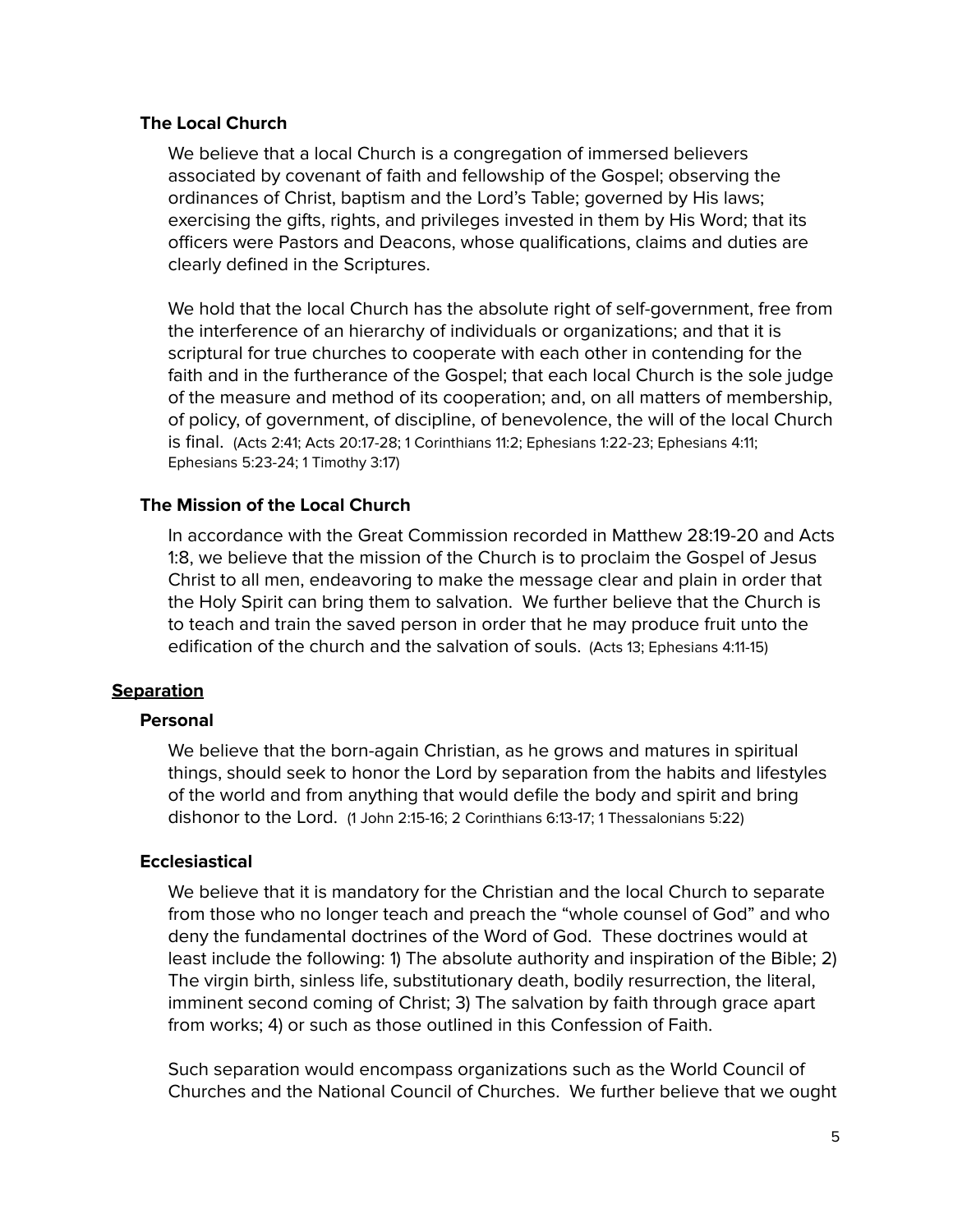not to support or condone others who knowingly cooperate with such apostate groups. We also reject the philosophy of inclusivism and ecumenism such as is apparent in the New-Evangelical (National Association of Evangelicals) camp and the Charismatic Movement. We will seek to cooperate only with those churches and organizations which refuse to support and cooperate with ecumenism and apostasy. (Matthew 7:15-20; 2 Chronicles 19:2; Romans 16:17-18; 2 Corinthians 6:14-17; 1 Timothy 4:1-2; 1 Timothy 6:3, 5; 2 Timothy 2:17-19; 2 Thessalonians 3:6; 2 John 6-11)

We further believe that the primary teachings of the Charismatic Movement, such as speaking in tongues, the baptism of the Spirit (as they define it - a second work of grace), and healing are unscriptural and that the ecumenical approach employed by the charismatic groups is error in doctrine and practice. For these reasons we will not cooperate with area ecumenical meetings and programs sponsored by such groups.

#### Israel

We believe in the sovereign selection of Israel as God's eternal covenant people; that she is now dispersed because of her disobedience and rejection of Christ, the Messiah; and that she will be regathered as a nation in the Holy Land and, after the completion of the Church, will be saved as a nation at the second coming of Christ. (Genesis 13:14-17; Ezekiel 37; Romans 11:1-32)

#### Civil Government

We believe in the absolute separation of Church and State; that the civil government is of divine appointment for the interest of good order of human society; that magistrates are to be prayed for, conscientiously honored and obeyed, except in things opposed to the clear will of God who is the Lord of conscience. (Exodus 18:21-22; 2 Samuel 23:3; Daniel 3:17-18; Matthew 22:21; Acts 4:19-20; Acts 5:20; Acts 23:5; Romans 13:17)

#### Last Things

We believe in the pre-tribulational, pre-millennial return of Christ, an event which can occur at any moment; that at that moment the dead in Christ shall be raised in glorified bodies and the living in Christ shall be given glorified bodies without experiencing death and that all shall be caught up to meet the Lord in the air before the seven years of Tribulation. (1 Corinthians 15:42-44, 51; Philippians 3:20-21; 1 Thessalonians 4:13-18; Revelation 3:20)

We believe that the Great Tribulation, which follows the Rapture of the Church, will be culminated by the revelation of Christ in power and great glory to claim the throne of David and establish His millennial kingdom over all the earth. (Isaiah 9:6-7; Daniel 9:25-27; Matthew 24:29-31; Luke 1:30-33; Acts 2:29-30; Revelation 20:1-6)